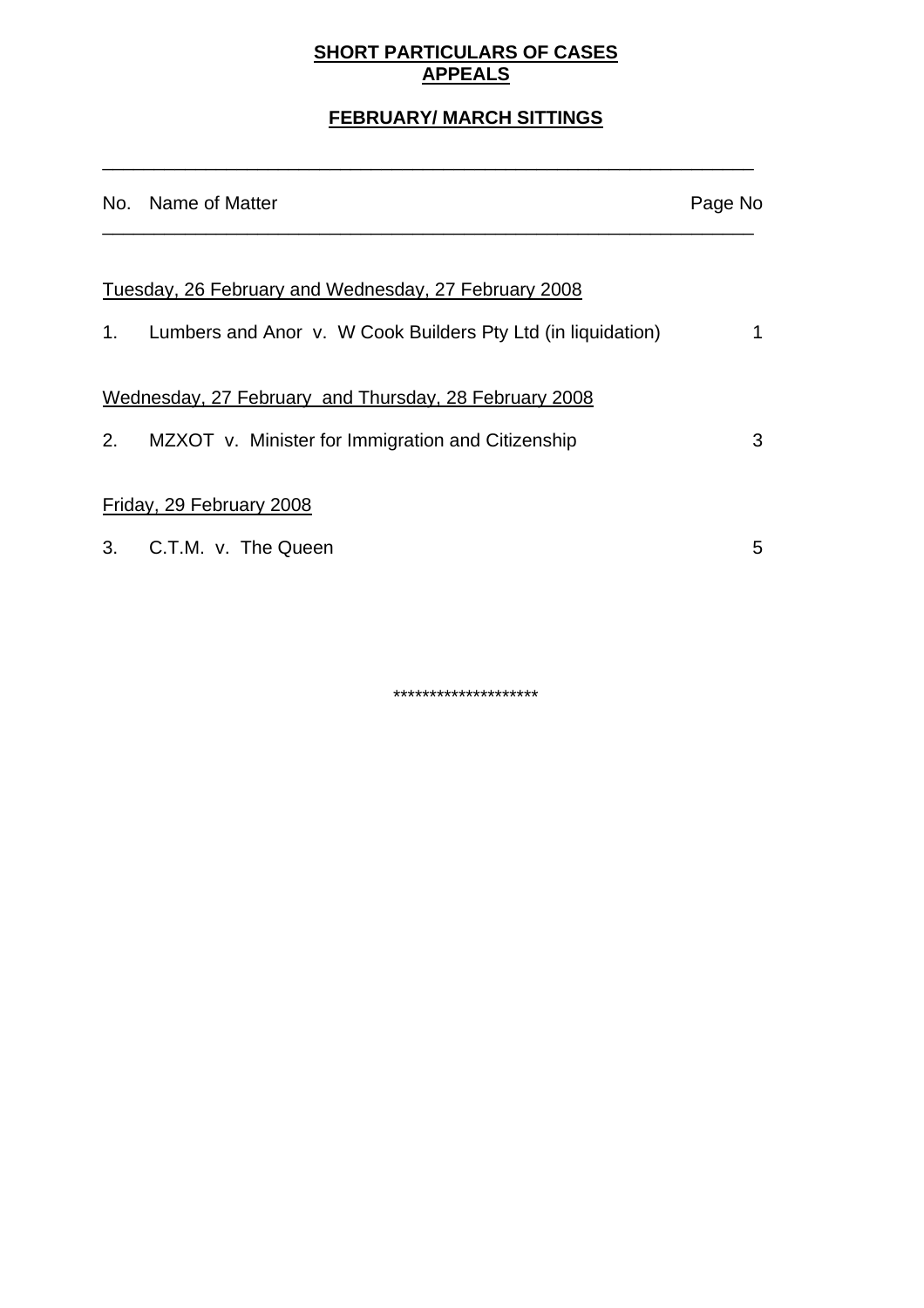### **LUMBERS & ANOR v W COOK BUILDERS PTY LTD (IN LIQ) (A39/2007)**

Court appealed from: Full Court, Supreme Court of South Australia

Date of judgment: 1 March 2007

Date special leave granted: 8 August 2007

In November 1993 the second appellant (Lumbers) entered into an oral contract with W Cook & Sons Pty Ltd (Sons P/L) for the construction of a house. The house was not a standard building and of an unusual design. Lumbers had known David McAdam, then a director of Sons P/L, for many years and trusted him. Lumbers approached McAdam about Sons P/L undertaking the work. Sons P/L was to act as the builder and Lumbers would do, or arrange, some of the work himself, including the structural steel work. McAdam would oversee the work. At the time of the agreement Sons P/L was a licensed builder which had been long established and had a significant reputation.

In February/March 1994 the Cook Group of companies underwent a corporate reorganisation. As a consequence Sons P/L arranged for another company, the respondent, W Cook Builders Pty Ltd (Builders) to carry out the building work on its behalf. The restructuring of the group was done on an informal basis with little documentation. This new arrangement was never communicated to Lumbers. As the two companies had common employees the same people continued to work on the construction. Builders was not a licensed builder under the *Builders Licensing Act* 1986 (SA). Lumbers continued to deal with McAdam throughout. Lumbers made payments as and when requested orally by McAdam and there was virtually no documentation. The work was completed in late 1995.

After completion of the project Builders went into liquidation. In November 1999 the liquidator of Builders sent Lumbers a demand for some \$275,000 for building work done. Builders then commenced proceedings against the appellants and Sons P/L claiming that it did the work and was therefore entitled to recover the balance of any monies owing. The proceedings against Sons P/L have been stayed. Builders submitted that there had been an assignment of the Lumbers contract from Sons P/L to Builders. The trial judge found that the assignment had not been made out as the requisite intention to assign had not been established on the evidence before him. McAdam did not give evidence at trial. The trial judge also rejected Builders' claim for restitution.

The Full Court agreed with the trial judge's finding that there had been no assignment made out. However a majority of the Court (Sulan & Layton JJ, Vanstone J dissenting) held that Builders was entitled to succeed in a claim for restitution. The fact that there was a contract between Lumbers and Sons P/L to carry out the very work that Builders in fact carried out was not a basis for denying Builders' claim in restitution. The majority found that Builders had established that Lumbers had been unjustly enriched by Builders' provision of building services; that Lumbers had been provided with an incontrovertible benefit (the construction of the house) which was accepted and retained; and that in those circumstances it was unconscionable for Lumbers to retain that benefit without making restitution to Builders. Vanstone J was of the view that as there was no contract between Builders and Lumbers and as Lumbers had no knowledge of Builders' role in the construction, Lumbers was never in a position to exercise a choice as to whether to accept and retain the benefit. On that basis the claim in restitution by Builders ought not succeed.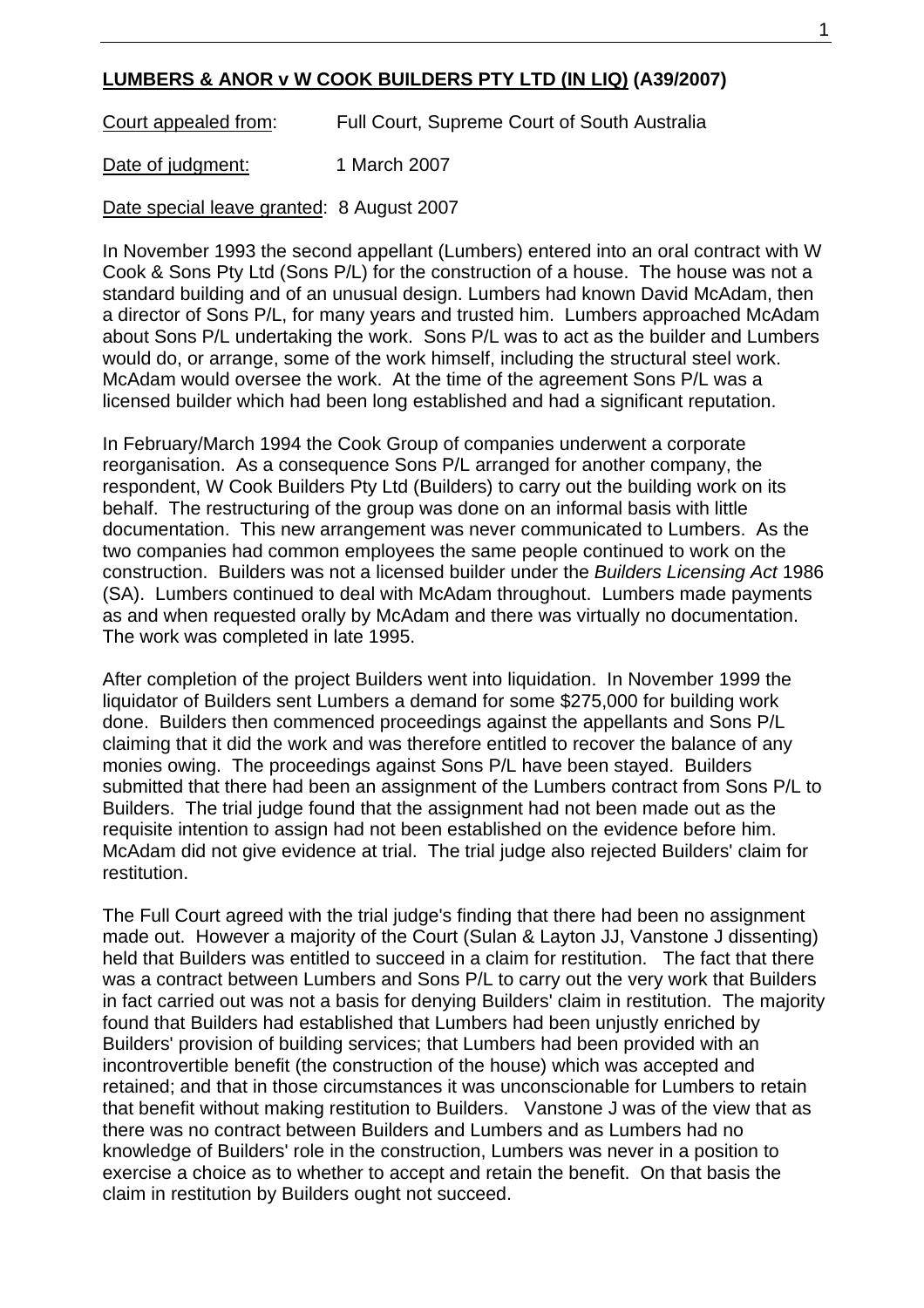The grounds of appeal include:

- The Full Court erred in holding that a claim in restitution was available to the respondent where it was in a position of a third party or subcontractor to the appellants.
- The Full Court erred in holding that the respondent had been enriched at the expense of the appellants.
- The Full Court erred in holding that the doctrine of free acceptance exists as a ground justifying an award of restitution.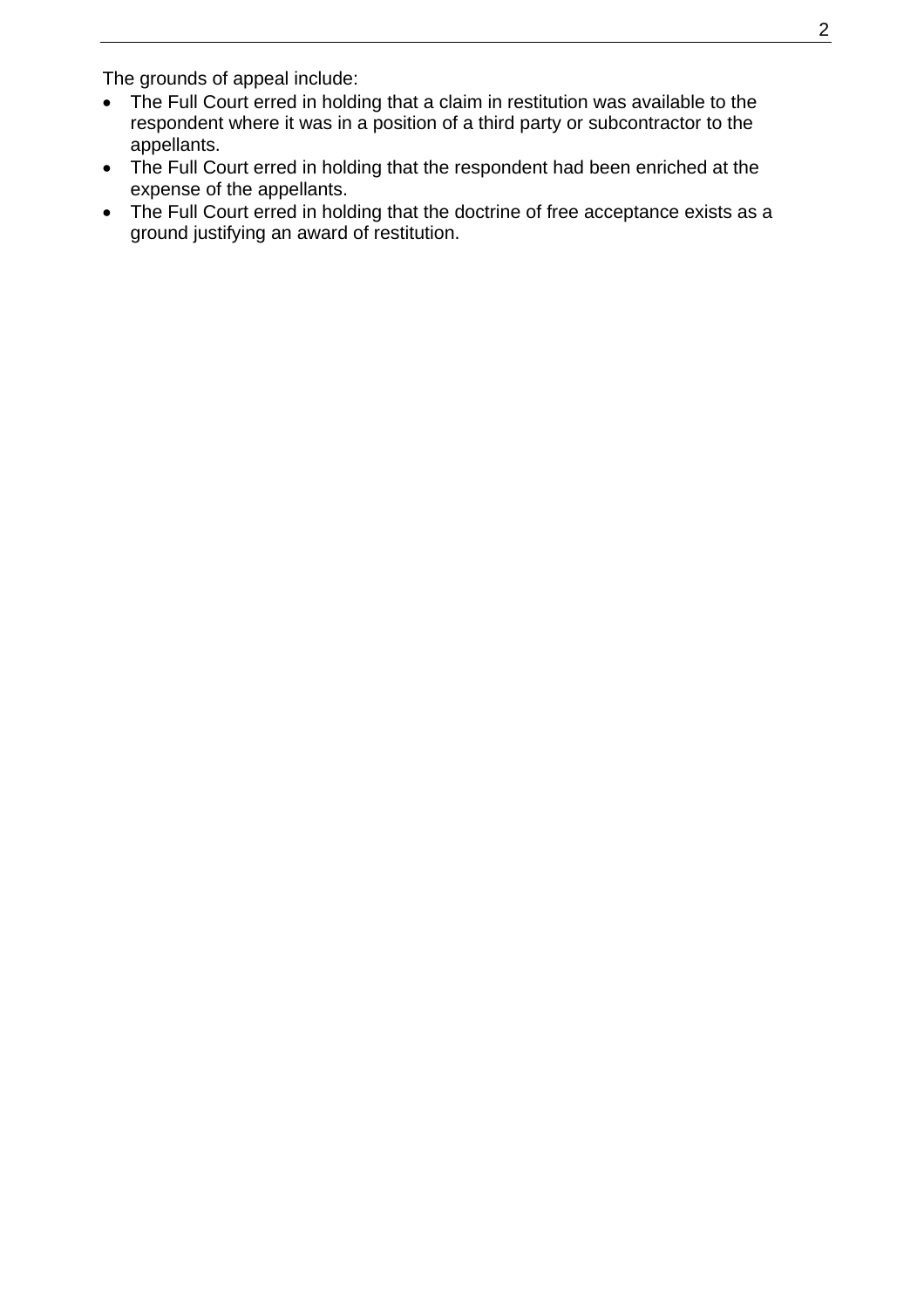### **MZXOT v MINISTER FOR IMMIGRATION AND CITIZENSHIP (M36/2007)**

### Date Case Stated: 8 November 2007

The plaintiff, a national of Nigeria, arrived in Australia in February 2006 on a Business (Short Stay) visa. In March he applied for a protection visa on the basis of a wellfounded fear of persecution on the ground of his religion. The Department of Immigration requested from the Department of Foreign Affairs and Trade a copy of its file and papers relating to the business visa granted to the plaintiff. That information was received on 18 April 2006 and on that date a delegate of the defendant decided to refuse the application for protection visa. A copy of the decision was sent to the plaintiff's last notified address that day. The plaintiff was informed of the decision when he attended the offices of the Department in January 2007, after being contacted by phone and informed that he was an unlawful non-citizen. In February 2007, whilst unrepresented, the plaintiff applied for judicial review in the Federal Magistrates Court, the competency of which the defendant challenged. The plaintiff received a copy of the delegate's decision for the first time when documents were provided by the defendant in this proceeding. This was discontinued by consent in May 2007 because of the objection to competency. In March 2007, assisted by Victoria Legal Aid, the plaintiff had applied to the Refugee Review Tribunal (the RRT) to review the delegate's decision. On 25 May 2007 the RRT found that it had no jurisdiction to review the decision because the application was lodged out of time.

On 11 April 2007 the plaintiff filed an application for an order to show cause in this Court. The application sought relief on the ground that the decision was made on the basis of information from the Department of Foreign Affairs and Trade which was adverse to him and that he was not given an opportunity to comment on it or make submissions.

On 8 November 2007 Hayne J stated a case for consideration by the Full Court. The issues raised for consideration arise from a number of provisions of the *Migration Act* 1958 (Cth) (the Act) which in combination have the effect that in "primary decisions" as identified in the Act, the High Court is the only court which has jurisdiction. Because the jurisdiction of the Federal Court or the Federal Magistrates Court is excluded by certain provisions of the Act, this Court cannot remit them for hearing to either of those courts. The plaintiff seeks to challenge the validity of the identified provisions of the Act contending that there is an implied power in the High Court to remit matters commenced in its original jurisdiction to another court and that a law purporting to prohibit the Court from exercising that power is invalid.

A Notice of Constitutional Matter has been given and the Attorney-General of the Commonwealth will be intervening.

The questions referred by the Case Stated include:

- **Q1.** Is the effect of ss 476, 476A, 476B & 484 of the *Migration Act*, read with the definition of "migration decision" in ss 5, 5E & 474, that the only Court that can hear and determine an application for any or all of:
	- a) the constitutional writs of prohibition and mandamus;
	- b) the constitutional remedy of injunction against an officer of the Commonwealth;
	- c) the public law remedy of certiorari;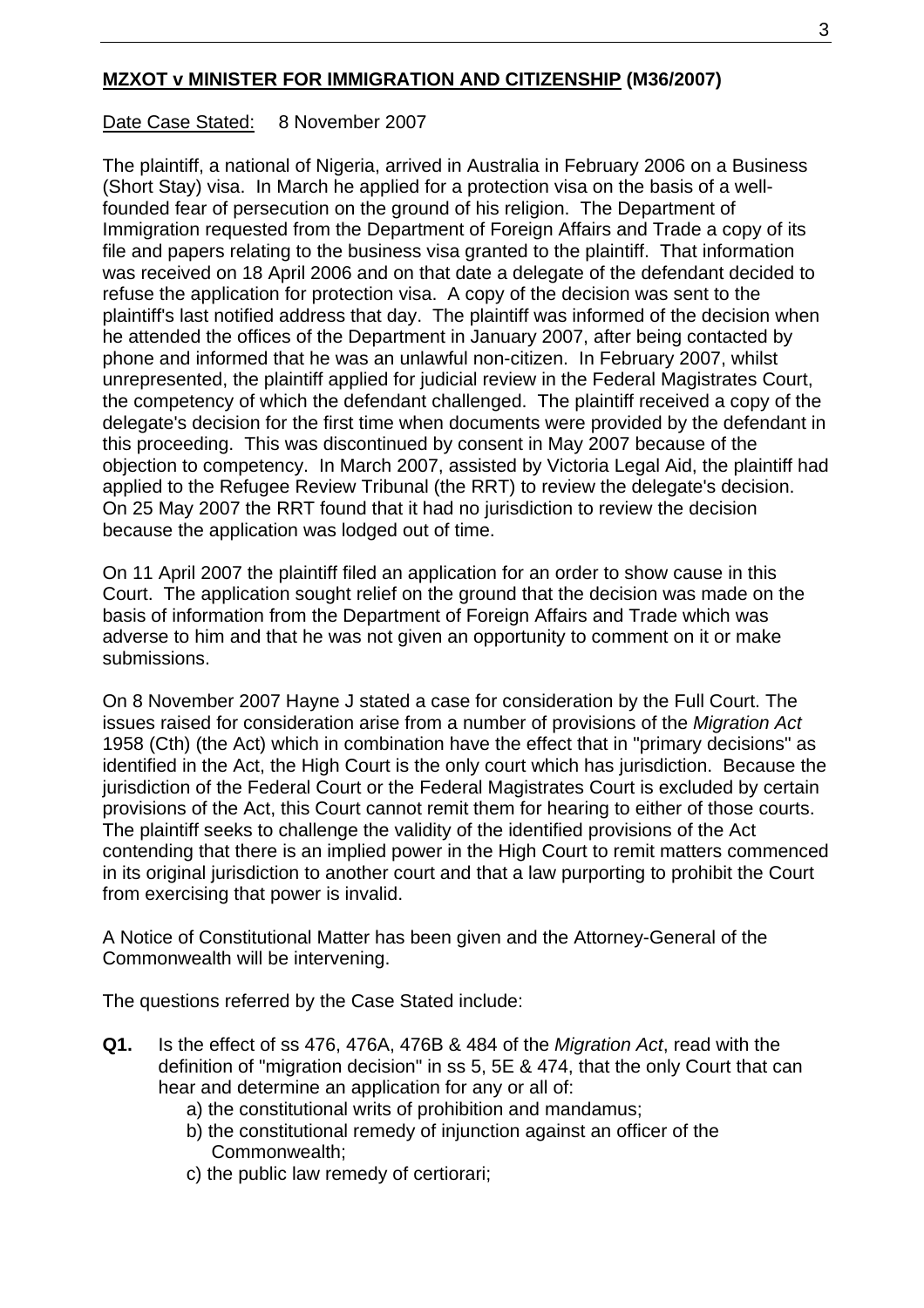d) the public law remedy of declaration in a suit against the Commonwealth or a person being sued on behalf of the Commonwealth,

 in respect of a "primary decision" (as defined in s 476(4)), is the High Court of Australia?

**Q2.** If the answer to Question 1 is "yes", are any or all of ss 476, 476A, 476B & 484 of the Act invalid: **A.** because they curtail, limit or impair, either directly or as a matter of practical

 effect, the constitutional role of this Court? **B.** because they curtail, limit or impair, either directly or as a matter of practical

 effect, the right or ability of applicants to seek the relief identified in paragraphs (a)-(d) of Question 1?

**Q3.** If the answer to Question 1 is "yes", are any or all of ss 476, 476A, 476B & 484 of the Act, and/or ss 38(e) & 39(1) of the *Judiciary Act* 1903 (Cth) invalid in so far as they apply to "migration decisions" (as defined):

**A.** because they are contrary to an implied power of this Court to remit to another court an application commenced in this Court for the relief identified in paragraphs (a)-(d) of Question 1?

**B.** because they impair or frustrate the exercise of an implied power of this Court to decline to hear an application commenced in this Court for the relief identified in paragraphs (a)-(d) of Question 1, on the basis that another court is a more appropriate court?

**Q4.** If the answer to Question 1 is "No", or the answer to Question 2 or to Question 3 is "Yes", should this matter be remitted to another court and, if so, to which court?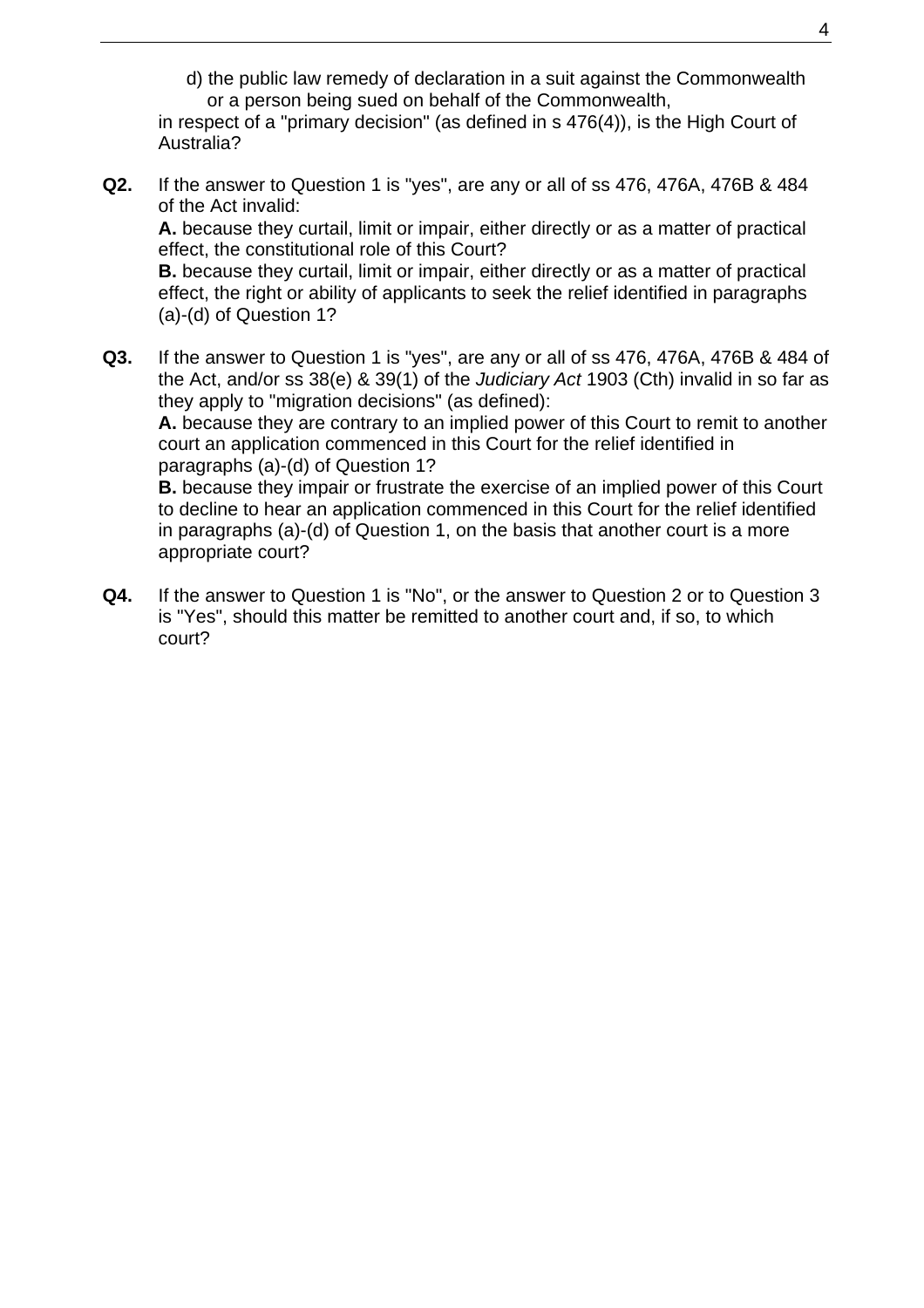#### **C.T.M. v THE QUEEN (S591/2007)**

Court appealed from: New South Wales Court of Criminal Appeal

Date of judgment: 24 May 2007

Date of grant of special leave: 16 November 2007

The Crown case was that the complainant was sexually assaulted by the appellant and two of his friends.

The complainant was 15, the appellant 17, at the time of the offence. They met at school and had been friends for some months. The complainant went with a friend to the appellant's flat on a Saturday night at about 10.30pm. She was quite intoxicated. The appellant was at the flat with a number of other boys. They had also been drinking. The complainant eventually fell asleep in an upstairs bedroom. She woke to find the appellant having sex with her. Two of his friends also had sex with her. When they had finished the complainant went downstairs and stormed out of the house. She ran into a friend soon afterwards and reported that she had been sexually assaulted. The police were notified.

The appellant and his co-accused were tried before a jury on a charge of aggravated sexual assault. That offence was pursuant to s 61J of the *Crimes Act* 1900 (NSW) ("the Act"). There was an alternative charge of having sexual intercourse with a child between the age of 14 and 16 in circumstances of aggravation contrary to s 66C(4) of the Act. The appellant was found not guilty of these two offences but was found guilty of a statutory alternative, being an offence under s 66C(3) (sexual intercourse with a child between the age of 14 and 16).

The defence case was a complete denial that intercourse had occurred - the appellant did not give evidence at trial, but in his interview with police he denied that he had intercourse with the complainant. Notwithstanding this, defence counsel submitted that if the jury did not accept the appellant's denial he had a common law defence of honest and reasonable mistake of fact available, because he had held an honest and reasonable belief that the complainant was 16 years old at the relevant time. Garling DCJ ruled that the common law defence was still available and that the appellant was permitted to argue it. The trial judge directed the jury that the onus of proof of this defence rested on the appellant on the balance of probabilities.

The Court of Criminal Appeal (Hodgson JA, Howie and Price JJ) dismissed the appeal. Howie J gave the judgment of the Court. His Honour noted that insofar as the trial judge directed that the appellant bore the onus of proof with respect to the defence, he fell into error. However, the principal question was whether in fact the defence of honest and reasonable mistake was available at all. His Honour concluded that it was not.

The respondent has filed a notice of contention. The respondent contends that the Court of Criminal Appeal wrongly held that the decision of this Court in *Pemble v The Queen* (1971) 124 CLR 107 has the effect that the common law defence of honest and reasonable mistake applies even though the defence relied on was not that the appellant, at the time of having intercourse mistakenly believed that the complainant was over 16, but a denial that intercourse occurred at all. The respondent also contends that the Court of Criminal Appeal wrongly held that the onus of disproving the defence of honest and reasonable mistake lay on the prosecution and that there was no onus on the accused to establish the defence.